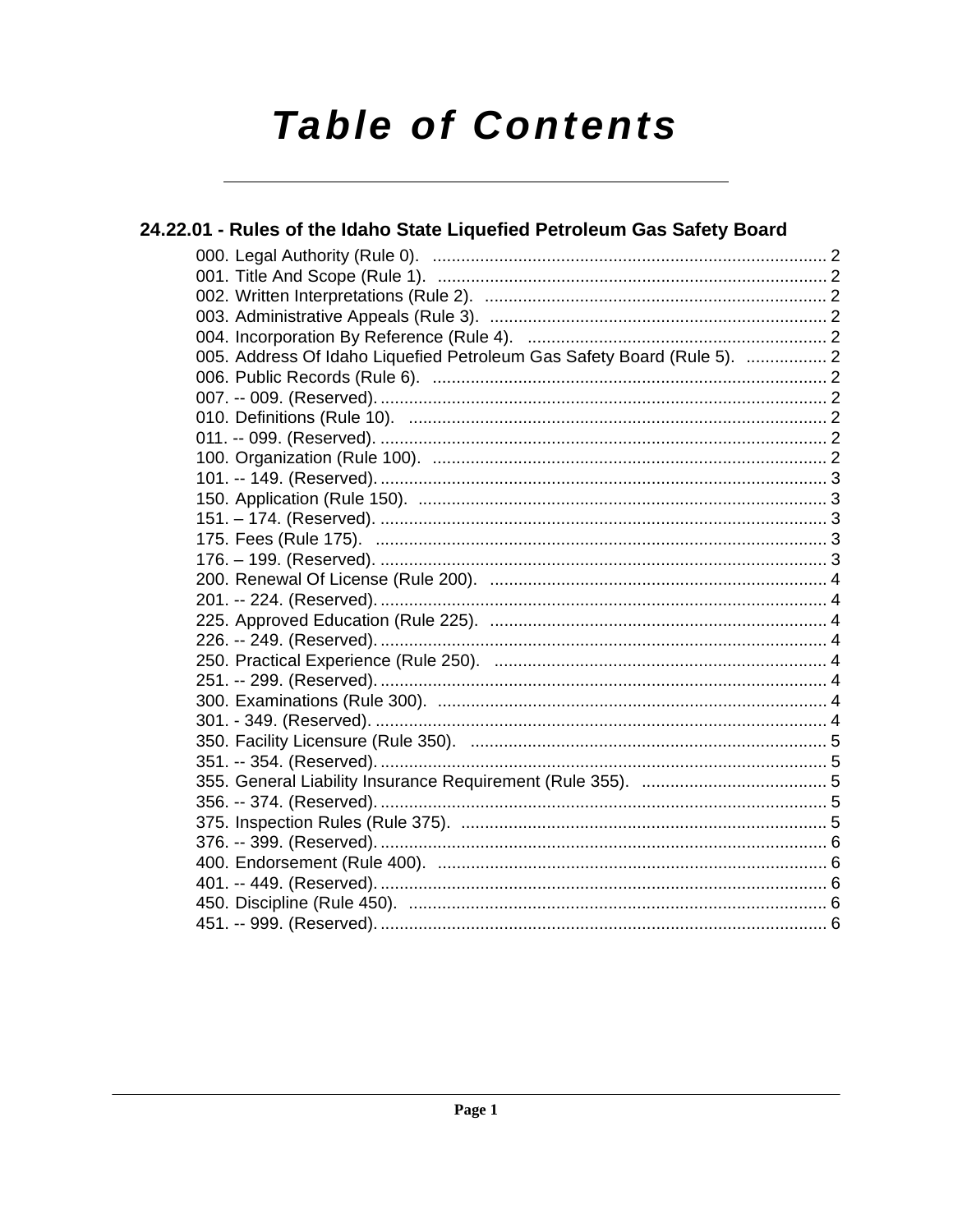#### **IDAPA 24 TITLE 22 CHAPTER 01**

#### <span id="page-1-0"></span>**24.22.01 - RULES OF THE IDAHO STATE LIQUEFIED PETROLEUM GAS SAFETY BOARD**

#### <span id="page-1-1"></span>**000. LEGAL AUTHORITY (RULE 0).**

In accordance with Section 54-5310, Idaho Code, the Idaho State Liquefied Petroleum Gas Safety Board shall promulgate rules that implement the provisions of Chapter 53, Title 54, Idaho Code. (3-30-06)

#### <span id="page-1-2"></span>**001. TITLE AND SCOPE (RULE 1).**

These rules shall be cited as IDAPA 24.22.01, "Rules of the Idaho State Liquefied Petroleum Gas Safety Board." (3-30-06)

#### <span id="page-1-3"></span>**002. WRITTEN INTERPRETATIONS (RULE 2).**

The Board may have written statements that pertain to the interpretation of the rules of this chapter. Such interpretations, if any, are available for public inspection and copying at cost in the main office of the Bureau of Occupational Licenses. (3-30-06)

#### <span id="page-1-4"></span>**003. ADMINISTRATIVE APPEALS (RULE 3).**

Administrative appeals shall be governed by the Administrative Procedure Act, Title 67, Chapter 52, Idaho Code. (3-30-06)

#### <span id="page-1-5"></span>**004. INCORPORATION BY REFERENCE (RULE 4).**

The document titled National Fire Protection Association Code 58, 2004 Edition, commonly known as NFPA 58, is herein incorporated by reference and is available at the Board's office. (4-2-08)

#### <span id="page-1-6"></span>**005. ADDRESS OF IDAHO LIQUEFIED PETROLEUM GAS SAFETY BOARD (RULE 5).**

[The office of the Idaho State Liquefied Petroleum Gas Safety Board is located within the Bureau of Occupational](mailto:lpg@ibol.idaho.gov)  Licenses, Owyhee Plaza, 1109 Main Street, Suite 220, Boise, Idaho 83702-5642. The phone number of the Board is (208) 334-3233. The Board's FAX number is (208) 334-3945. The Board's e-mail address is lpg@ibol.idaho.gov. The [Board's official web site can be found at](mailto:lpg@ibol.idaho.gov) [http://www.ibol.idaho.gov. \(3-29-10\)](http://www.ibol.idaho.gov)

#### <span id="page-1-7"></span>**006. PUBLIC RECORDS (RULE 6).**

The records associated with the Idaho State Liquefied Petroleum Gas Safety Board are subject to the provisions of the Idaho Public Records Act. Title 9, Chapter 3, Idaho Code. (3-30-06)

#### <span id="page-1-8"></span>**007. -- 009. (RESERVED).**

#### <span id="page-1-12"></span><span id="page-1-9"></span>**010. DEFINITIONS (RULE 10).**

**01. Board**. Board means the Idaho State Liquefied Petroleum Gas Safety Board as created in Section 54-5309, Idaho Code. (3-30-06)

**02. Bureau**. Bureau means the Idaho Bureau of Occupational Licenses as created in Section 67-2602, Idaho Code. (3-30-06)

**03. Person**. Person means any sole individual. (3-30-06)

**04. Facility**. Facility means any facility at a fixed location licensed pursuant to this chapter whose activities include selling, filling, refilling, or commercial handling or commercial storage of LPG. (3-30-06)

#### <span id="page-1-10"></span>**011. -- 099. (RESERVED).**

#### <span id="page-1-14"></span><span id="page-1-11"></span>**100. ORGANIZATION (RULE 100).**

<span id="page-1-13"></span>**01. Meetings**. The Board shall meet not less than annually and at other such times and places as designated by the Chairman or upon the written request of two (2) members of the Board. (3-30-06)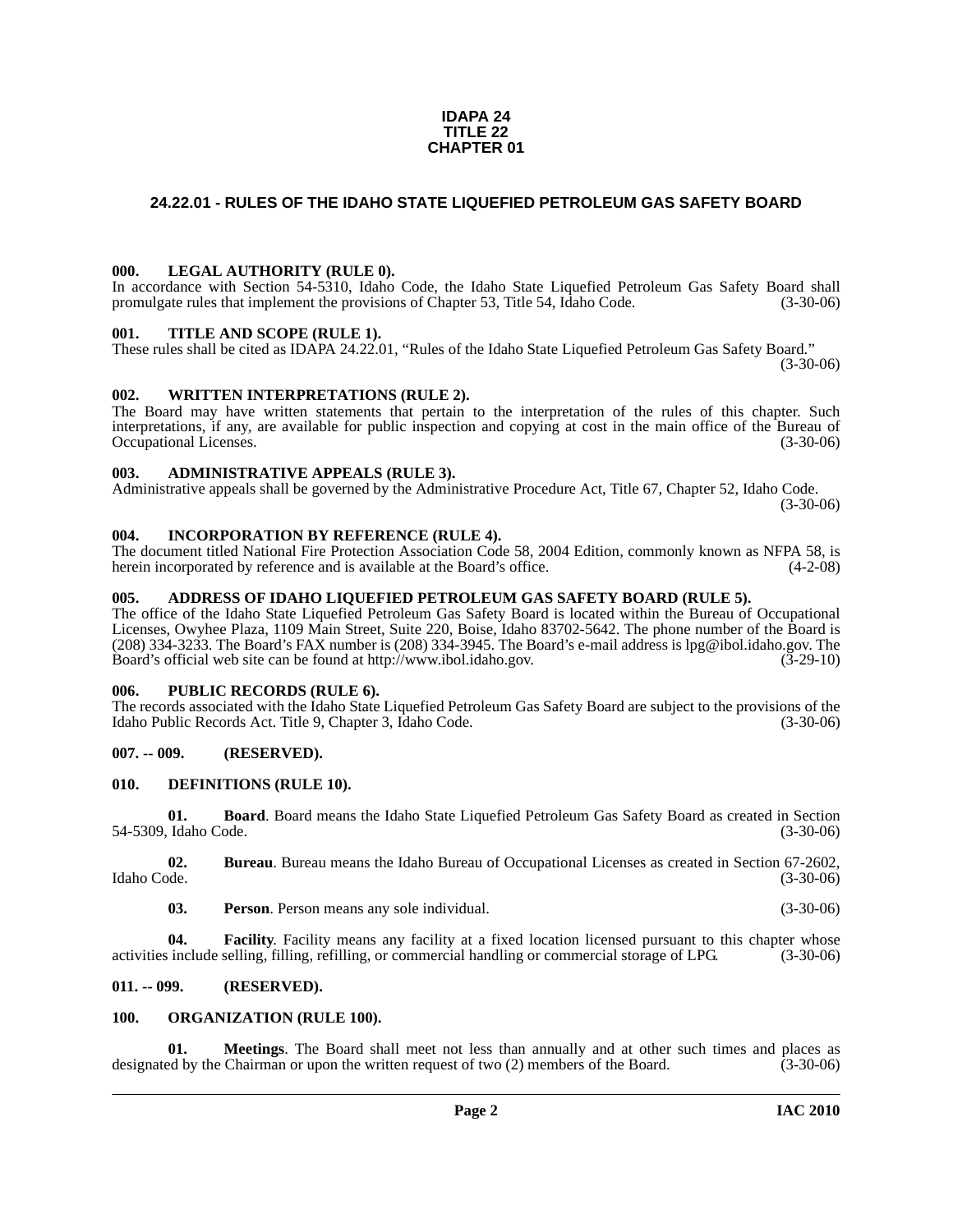**a.** All meetings shall be held in accordance with the Idaho Open Meeting Law, Chapters 2340 - 2347, Idaho Code. (3-30-06) Title 67, Idaho Code.

**b.** A minimum of three (3) Board members shall constitute a quorum and may exercise all powers and authority conferred on the Board in order to hold a meeting of the Board. A majority vote of the Board members present at a meeting shall be considered the action of the Board as a whole.

<span id="page-2-11"></span>**02.** Organization of the Board. At the first meeting of each fiscal year, the Board shall elect from its members a Chairman, who shall assume the duty of the office immediately upon such selection. (3-30-06)

**a.** The Chairman shall when present, preside at all meetings, appoint with the consent of the Board, all committees, and shall otherwise perform all duties pertaining to the office of Chairman. The Chairman shall be an exofficio member of all committees. (3-30-06)

**b.** The Chief of the Bureau shall act as an agent of the Board and shall be the official keeper of all records of the Board. The Bureau shall provide such services as may be authorized by Chapter 26, Title 67, Idaho Code, and as defined under contract between the Bureau and the Board. (3-30-06)

#### <span id="page-2-0"></span>**101. -- 149. (RESERVED).**

#### <span id="page-2-7"></span><span id="page-2-1"></span>**150. APPLICATION (RULE 150).**

<span id="page-2-6"></span>**01. Application Form**. Each applicant for a license shall submit a complete application on application proved by the Board together with the required fee(s). forms approved by the Board together with the required fee(s).

<span id="page-2-17"></span>**02. Supplemental Documents**. The applicant must provide or facilitate the provision of any ental third party documents that may be required. (3-29-10) supplemental third party documents that may be required.

<span id="page-2-10"></span>**03. Lack of Activity**. If an applicant fails to respond to a Board request or an application has lacked activity for twelve (12) consecutive months, the application on file with the Board will be deemed denied and will be terminated upon thirty (30) days written notice, unless good cause is established to the Board. (3-29-10)

#### <span id="page-2-2"></span>**151. – 174. (RESERVED).**

#### <span id="page-2-9"></span><span id="page-2-3"></span>**175. FEES (RULE 175).**

<span id="page-2-14"></span><span id="page-2-5"></span>

|     | Applications should not be filed unless the applicant can meet all requirements.                                                                                                        | $(3-30-06)$ |
|-----|-----------------------------------------------------------------------------------------------------------------------------------------------------------------------------------------|-------------|
| 01. | <b>Application Fee.</b> Application fee - thirty dollars (\$30).                                                                                                                        | $(3-30-06)$ |
| 02. | <b>Original Individual License and Annual Renewal Fee.</b> License fee - seventy-five dollars (\$75).                                                                                   | $(3-29-10)$ |
| 03. | Original Facility License Fee and Annual Renewal Fee. Facility with ten thousand (10,000)<br>gallon or less storage capacity - one hundred dollars (\$100).                             | $(3-29-10)$ |
| 04. | <b>Original Bulk Storage Facility Fee and Annual Renewal Fee. Bulk Storage Facility with more</b><br>than ten thousand (10,000) gallon storage capacity - four hundred dollars (\$400). | $(3-29-10)$ |

<span id="page-2-13"></span><span id="page-2-12"></span><span id="page-2-8"></span>**05.** Endorsement Fee. Endorsement fee - seventy-five dollars (\$75). (3-29-10)

<span id="page-2-16"></span><span id="page-2-15"></span>**06. Reinstatement Fee**. Reinstatement fee - fifty dollars (\$50). (3-30-06)

**07. Refund of Fees**. No refund of fees shall be made to any person who has paid such fees for on or reinstatement of a license. (3-30-06) application or reinstatement of a license.

#### <span id="page-2-4"></span>**176. – 199. (RESERVED).**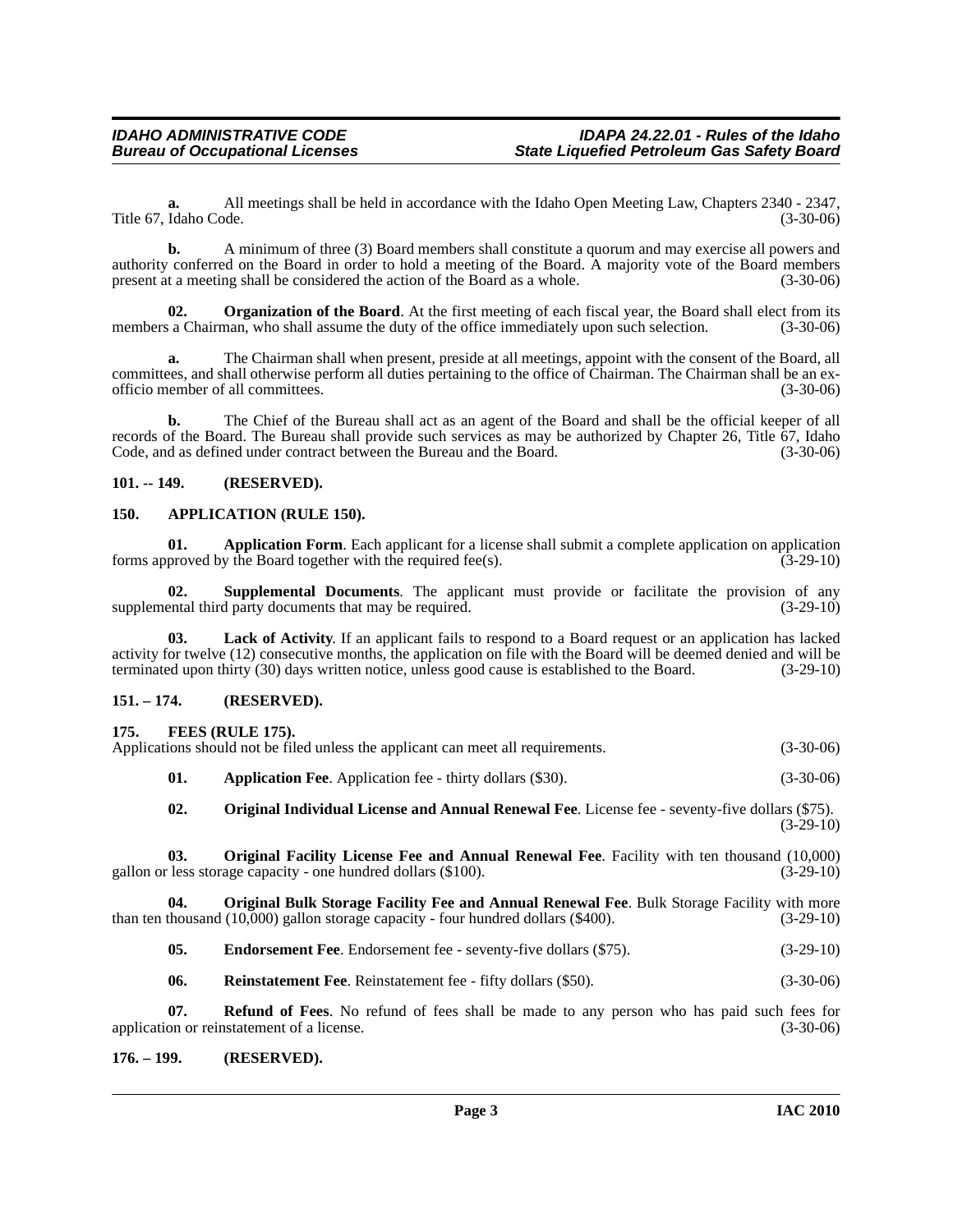#### <span id="page-3-15"></span><span id="page-3-0"></span>**200. RENEWAL OF LICENSE (RULE 200).**

<span id="page-3-11"></span>**01. Expiration Date**. All licenses expire and must be renewed annually on forms approved by the Board on the birth date of an individual licensee or the anniversary date of the original license for a facility in accordance with Section 67-2614, Idaho Code. Licenses not so renewed will be cancelled in accordance with Section 67-2614, Idaho Code.

<span id="page-3-14"></span>**02. Reinstatement**. Any license cancelled for failure to renew may be reinstated in accordance with Section 67-2614, Idaho Code. (3-30-06)

#### <span id="page-3-1"></span>**201. -- 224. (RESERVED).**

#### <span id="page-3-8"></span><span id="page-3-2"></span>**225. APPROVED EDUCATION (RULE 225).**

Each applicant shall provide certified proof that they have successfully completed one (1) of the following: (3-30-06)

<span id="page-3-9"></span>**01. Basic Education**. The Basic Certified Employee Training Program (CETP) provided by the National Propane Gas Association or the equivalent as determined by the Board within the thirty-six (36) months immediately preceding application. (3-30-06)

**02. Other Education**. For applicants prior to July 1, 2006, documented training relevant to the LPG preceding application, and acceptable to the Board. (3-30-06) industry preceding application, and acceptable to the Board.

#### <span id="page-3-3"></span>**226. -- 249. (RESERVED).**

#### <span id="page-3-13"></span><span id="page-3-4"></span>**250. PRACTICAL EXPERIENCE (RULE 250).**

Each applicant shall provide certified proof that they have successfully completed one (1) of the following. (3-30-06)

Supervised Experience. Supervised experience of no less than one (1) year in an LPG facility under supervision of a licensed dealer. A person in the process of meeting the practical experience requirement must complete the education and examination requirements and make application for a dealer license within eighteen (18) months of beginning to obtain supervised experience. (3-30-06) (3-30-06)

#### <span id="page-3-16"></span><span id="page-3-12"></span>**02. Other Experience**. (3-30-06)

**a.** Applicants prior to July 1, 2006, must document practice for not less than five (5) years in the field for which they are applying for a license including LPG industry experience in Idaho prior to July 1, 2005. (3-30-06)

**b.** Applicants after July 1, 2006, but prior to January 1, 2007 must document supervised experience of no less than one (1) year in an LPG facility under supervision. A person in the process of meeting the practical experience requirement must complete the education and examination requirements and make application for a dealer license within eighteen (18) months of beginning to obtain supervised experience. (3-30-06)

#### <span id="page-3-5"></span>**251. -- 299. (RESERVED).**

#### <span id="page-3-10"></span><span id="page-3-6"></span>**300. EXAMINATIONS (RULE 300).**

Each applicant shall provide certified proof that they have successfully completed one (1) of the following. (3-30-06)

**01. Licensure Examination**. Receipt of a passing grade on the Basic Certified Employee Training Program (CETP) examination provided by the National Propane Gas Association or the equivalent as determined by the Board within the thirty-six (36) months immediately preceding application. (3-30-06)

**02.** Other Examination. For applicants prior to July 1, 2006, receipt of a passing grade on an examination relevant to the LPG industry and acceptable to the Board. (3-30-06)

#### <span id="page-3-7"></span>**301. - 349. (RESERVED).**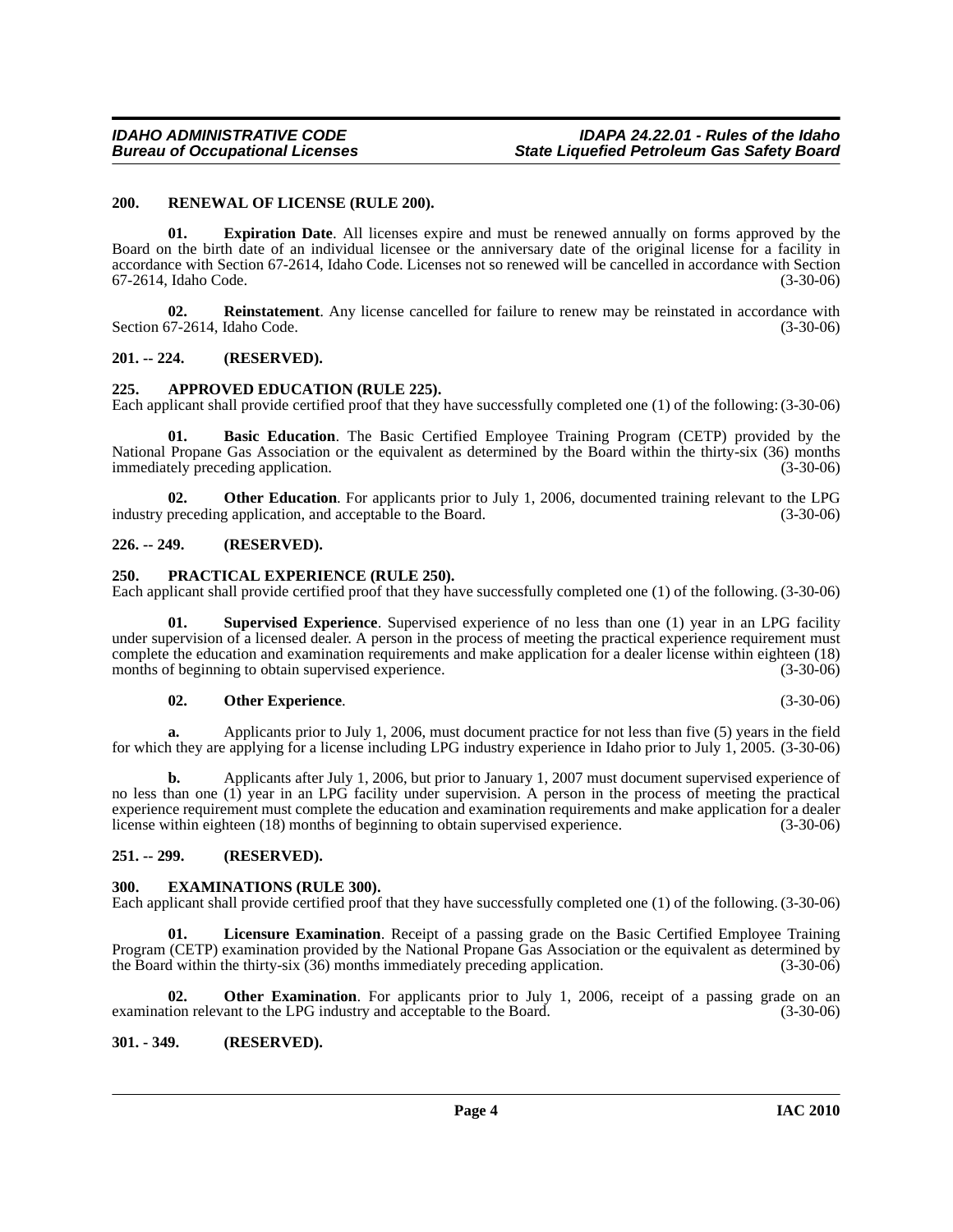#### <span id="page-4-0"></span>**350. FACILITY LICENSURE (RULE 350).**

#### <span id="page-4-8"></span><span id="page-4-7"></span>**01. Facility Licensure and Operation Requirements**. (3-30-06)

**a.** Application for a facility license shall be made on forms available from the Bureau and shall include a certificate of general liability insurance set forth in these rules and plans and specifications complying with local ordinances and zoning requirements. All applications shall be submitted to the Board for approval and a license must be issued before a new facility may open for business; (4-2-08)

**b.** Each facility application shall clearly identify and designate a location adequate to allow the facilities safe operation and the selling, filling, refilling, or commercial handling or commercial storage of liquefied petroleum gas; (3-30-06)

|  | Each facility shall meet all requirements of NFPA 58. | $(3-30-06)$ |
|--|-------------------------------------------------------|-------------|
|--|-------------------------------------------------------|-------------|

#### <span id="page-4-6"></span>**02. Facility Changes in Ownership or Location**. (3-30-06)

**a.** Whenever a change of ownership or location of a facility occurs, an original application must be submitted, the fee must be paid and compliance with all rules concerning a new facility documented, before a new license will be issued. FACILITY LICENSES ARE NOT TRANSFERABLE. (3-30-06)

**b.** Deletion of an owner from multiple ownership does not constitute a change in ownership.

(3-30-06)

**c.** Addition of an owner to multiple ownership does constitute a change in ownership. (3-30-06)

**d.** Whenever any facility ceases operation at the licensed location, the owner(s) shall notify the Board in writing that the facility is out of business and the facility license shall be submitted to the Bureau. A new facility license will not be issued for any location that is currently licensed as a facility at the time of application. (3-30-06)

#### <span id="page-4-1"></span>**351. -- 354. (RESERVED).**

#### <span id="page-4-9"></span><span id="page-4-2"></span>**355. GENERAL LIABILITY INSURANCE REQUIREMENT (RULE 355).**

As set forth in 54-5308(1)(j), Idaho Code, no facility license will be issued without a certificate showing proof of a current general liability insurance policy in the sum of not less than one million dollars (\$1,000,000) for an occurrence. (4-2-08)

<span id="page-4-11"></span>**01. Original Facility License Application**. An application for facility license will not be considered complete without a certificate of general liability insurance showing a current policy. The policy must be kept in full force and effect.

<span id="page-4-12"></span>**02. Renewal of Facility License**. All licenses being renewed must certify that the facility holds a current general liability insurance policy. (4-2-08)

<span id="page-4-5"></span>**03.** Audit of Liability Insurance. The Board may conduct random audits of facility licenses and locumentation of a current general liability insurance policy. (4-2-08) request documentation of a current general liability insurance policy.

#### <span id="page-4-3"></span>**356. -- 374. (RESERVED).**

#### <span id="page-4-10"></span><span id="page-4-4"></span>**375. INSPECTION RULES (RULE 375).**

All facilities shall be subject to inspection by the Board or its agents at any time without notice to insure the safe operation of each facility and to insure continued compliance with the requirements of NFPA 58 and the Idaho laws and rules. The Board may adopt a form which establishes for the facility those material rules of NFPA 58 which will be inspected, and a level of compliance necessary for issuance or retention of a license or disciplinary action. The Board may further determine the time frame a facility may be granted in order to comply with NFPA 58, but still continue to operate, or pursue disciplinary action for a failure to comply. (4-2-08) continue to operate, or pursue disciplinary action for a failure to comply.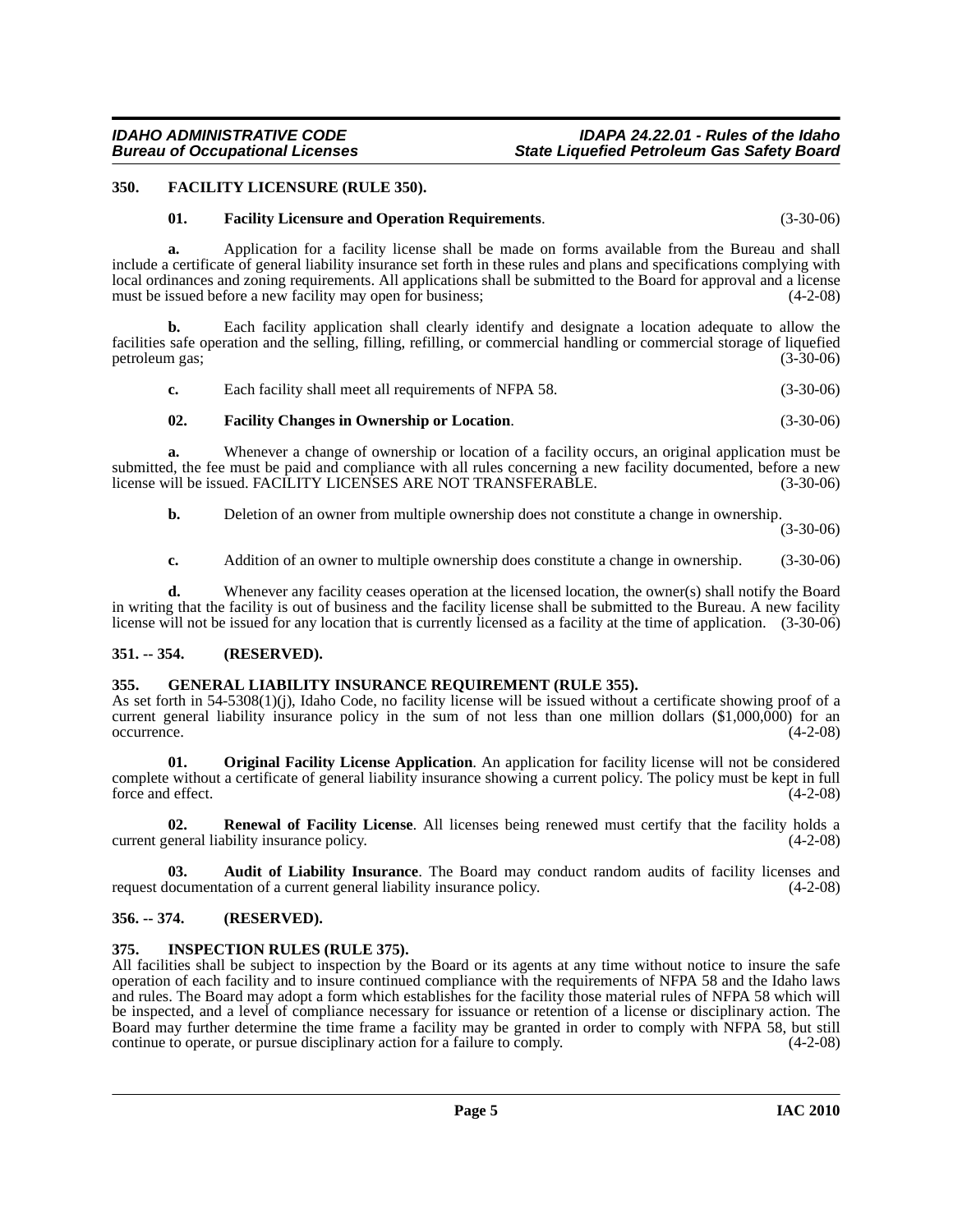#### <span id="page-5-0"></span>**376. -- 399. (RESERVED).**

#### <span id="page-5-5"></span><span id="page-5-1"></span>**400. ENDORSEMENT (RULE 400).**

Any person who holds a current, unsuspended, unrevoked or otherwise nonsanctioned license in another state or country that has licensing requirements substantially equivalent to or higher than those in Idaho may, submit the required application, supporting documentation, and required fee, for Board consideration. Those applicants who received their professional education or experience outside of the United States shall provide such additional information concerning their professional education or experience as the Board may request. The Board may, in its discretion, require successful completion of additional course work or examination for any applicant under this provision.  $(3-30-06)$ 

#### <span id="page-5-2"></span>**401. -- 449. (RESERVED).**

#### <span id="page-5-3"></span>**450. DISCIPLINE (RULE 450).**

**01.** Civil Fine. The Board may impose a civil fine not to exceed one thousand dollars (\$1,000) upon a LPG dealer or a licensed LPG facility for each violation of Section 54-5315, Idaho Code. (3-30-06) licensed LPG dealer or a licensed LPG facility for each violation of Section 54-5315, Idaho Code.

**02. Costs and Fees**. The Board may order a licensed LPG dealer or a licensed LPG facility to pay the costs and fees incurred by the Board in the investigation or prosecution of the licensee for violation of Section 54- 5315, Idaho Code. (3-30-06)

#### <span id="page-5-4"></span>**451. -- 999. (RESERVED).**